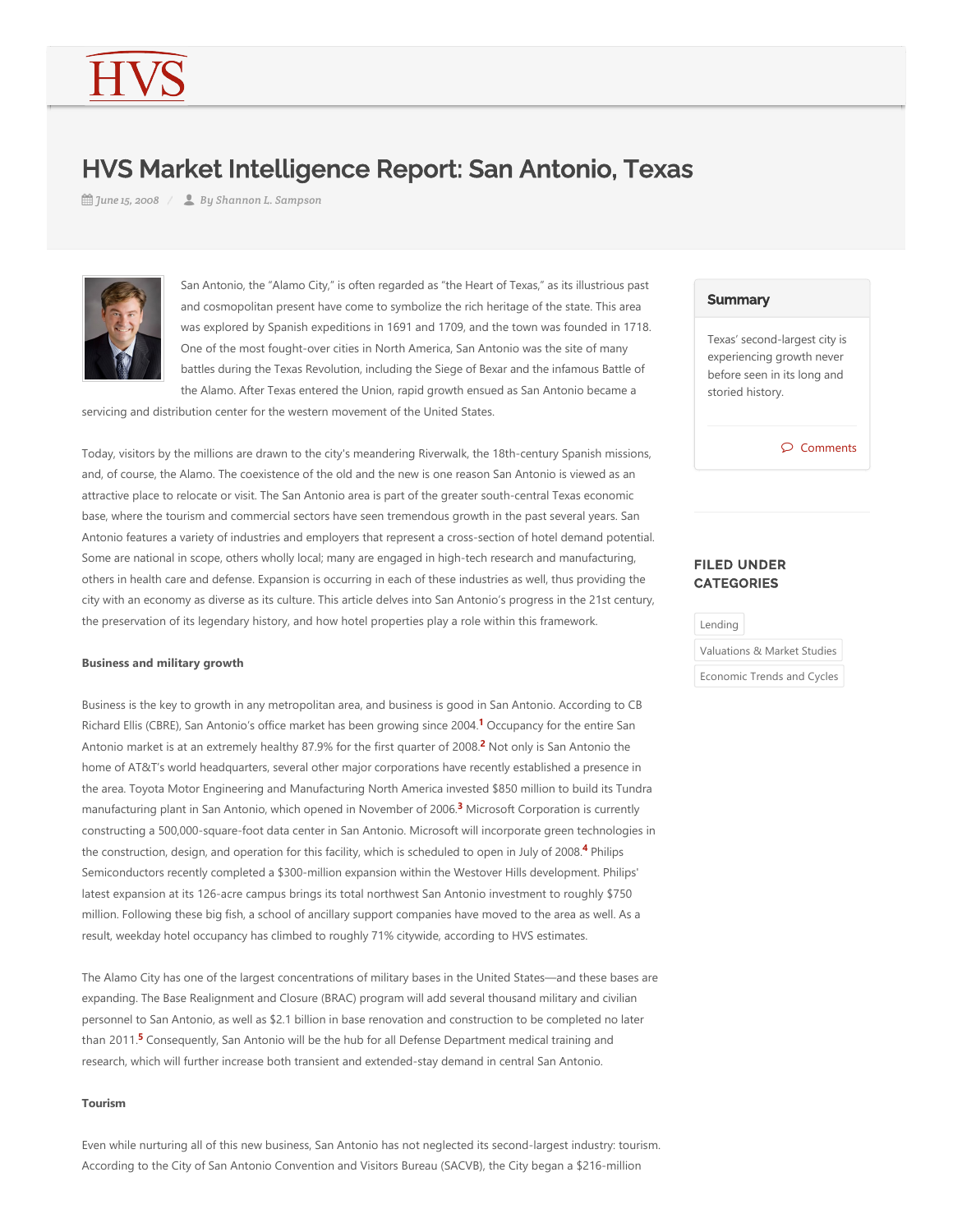improvement project to lengthen the famed Riverwalk from two to thirteen miles in the fall of 2007. This expansion project will connect the city's entertainment and leisure venues, historic areas, and museums to the original Riverwalk within the Central Business District (CBD). With the Riverwalk, the Alamo, SeaWorld, and Fiesta Texas, it is little surprise that Travel + Leisure ranked San Antonio as the eleventh‐favorite city to visit in the United States in 2007.<sup>[6](#page-2-5)</sup> Some 26 million visitors to the city made an economic impact of over \$10 billion in 2006.<sup>[7](#page-2-6)</sup> As can be expected, lodging demand related to the tourism industry continues to increase, as San Antonio's international exposure as a destination city intensifies.

### **New infrastructure and property development**

In order to support all this growth, the City is engaged in over 150 infrastructure projects, including road expansions, park and open space improvements, and expanding healthcare facilities.<sup>[8](#page-2-7)</sup> The San Antonio International Airport is currently expanding as well; terminals and gates are being added to better accommodate the 8 million travelers utilizing this facility every year and to provide greater capacity for future passenger growth. **[9](#page-2-8)**

Although almost every area in San Antonio is experiencing growth, the CBD and the northwest area are undoubtedly leading San Antonio's modern renaissance. Several master‐planned, mixed‐use developments are currently under construction or expanding in these two areas. The historic Pearl Brewery is being redeveloped as a mixed-use urban center in the northern downtown district. Growing beyond the successful La Cantera development, projects such as The Rim, Tacara, Alamo Quarry, and éilan are under construction or expanding in the northwest area. The Westover Hills development is expanding as well, adding retail shops, entertainment venues, and hotels to the existing expanse of professional office buildings and residential components.

Convention activity has always been strong in San Antonio. In 2004, The Henry B. Gonzales Convention Center expanded to over 1.3 million square feet of space. The facility contains 440,000 square feet of contiguous exhibition space, a new 40,000-square-foot ballroom, 113,000 square feet of meeting space (divisible 59 ways), and a 2,500-seat performing arts theater. Conventions are also held at the Municipal Auditorium, which offers 35,000 square feet of meeting space. Additionally, the Grand Hyatt, a 1,003‐room convention headquarters hotel, officially opened in March of 2008, enabling the city to attract larger, higher-rated conventions than was previously feasible. According to the SACVB, future events are being booked at a steady pace.

#### **New hotels**

Of course, the lodging industry is benefitting from these noted activities in San Antonio. Not only have citywide occupancy levels stayed above 70% since 2004, but average rates have increased at a healthy pace as well.<sup>[10](#page-2-9)</sup> In turn, new lodging projects have recently opened or are currently under construction. In addition to the numerous limited- and select-service properties constructed in San Antonio, notable hotel projects (in addition to the Grand Hyatt) include a 1,000-room JW Marriott Resort & Spa in the northwest area, which is expected to open in 2010.<sup>[11](#page-2-10)</sup> More telling, though, are the new-concept hotel developments under construction. Starwood Hotels & Resorts and InterContinental Hotels Group are introducing their new upscale boutique hotel brands— dubbed aloft and Hotel Indigo, respectively—to San Antonio.<sup>[12](#page-2-11)</sup> Choice Hotels is introducing Cambria Suites, its new upscale product, to the city as well.<sup>[13](#page-2-12)</sup> With the selection of San Antonio as one of the first cities in the nation to receive these new concepts, the lodging industry has made San Antonio a de facto commercial and leisure destination city.

## **Conclusion**

The richness of San Antonio's history and culture remains, even as recent efforts of both public and private entities transform the city into a modern American metropolis. With so many travelers drawn by the city's diverse economy, strong convention activity, and numerous leisure attractions, the development of new hotels has not stinted occupancy levels in San Antonio; in turn, hotels have been able to achieve higher rates. The circulation through the city shows no signs of slowing, and the Heart of Texas should beat resiliently in the foreseeable future.